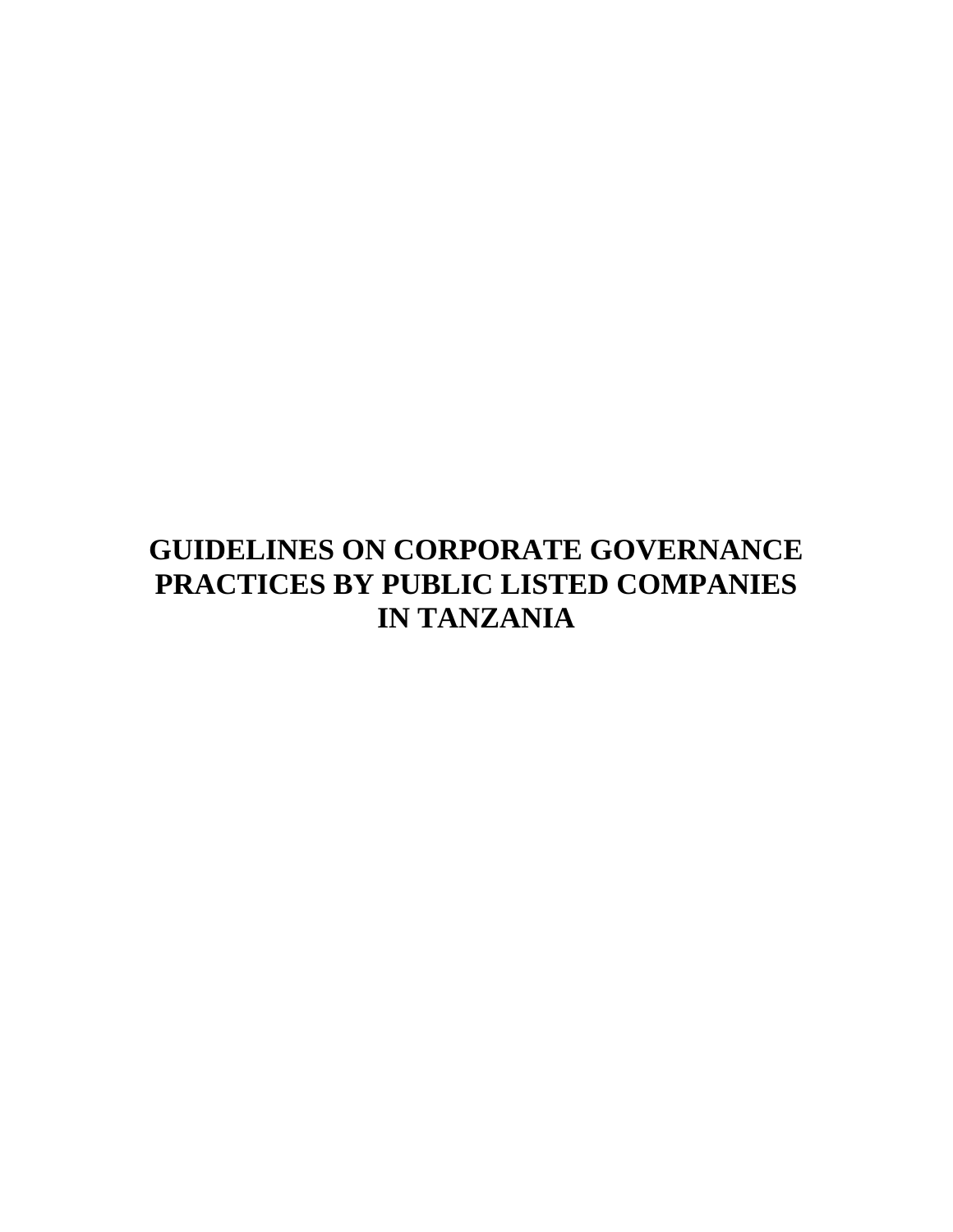## **THE CAPITAL MARKETS AND SECURITIES ACT, 1994**

## **GUIDELINES ON CORPORATE GOVERNANCE PRACTICES BY PUBLIC LISTED COMPANIES IN TANZANIA**

IN EXERCISE of the powers conferred by Section 10 (d) of the Capital Markets and Securities Act, 1994, the Capital Markets and Securities Authority issues the guidelines set out in the schedule hereto, for observance by public listed companies in Tanzania, in order to enhance corporate governance practices by such companies. These guidelines shall come into operation on …………, 2002.

#### **SCHEDULE**

#### **TABLE OF CONTENTS**

|    | TITLE |  | <b>PAGE</b> |
|----|-------|--|-------------|
| 1. |       |  |             |
| 2. |       |  | 5           |
| 3. |       |  | 7           |
|    |       |  | -7          |
|    | 3.1.1 |  | -7          |
|    | 3.1.2 |  | 7           |
|    | 3.1.3 |  | 7           |
|    | 3.1.4 |  | 8           |
|    | 3.1.5 |  | 8           |
|    | 3.1.6 |  | 9           |
|    | 3.1.7 |  | 9           |
|    | 3.1.8 |  | 9           |
|    |       |  | 10          |
|    |       |  | 10          |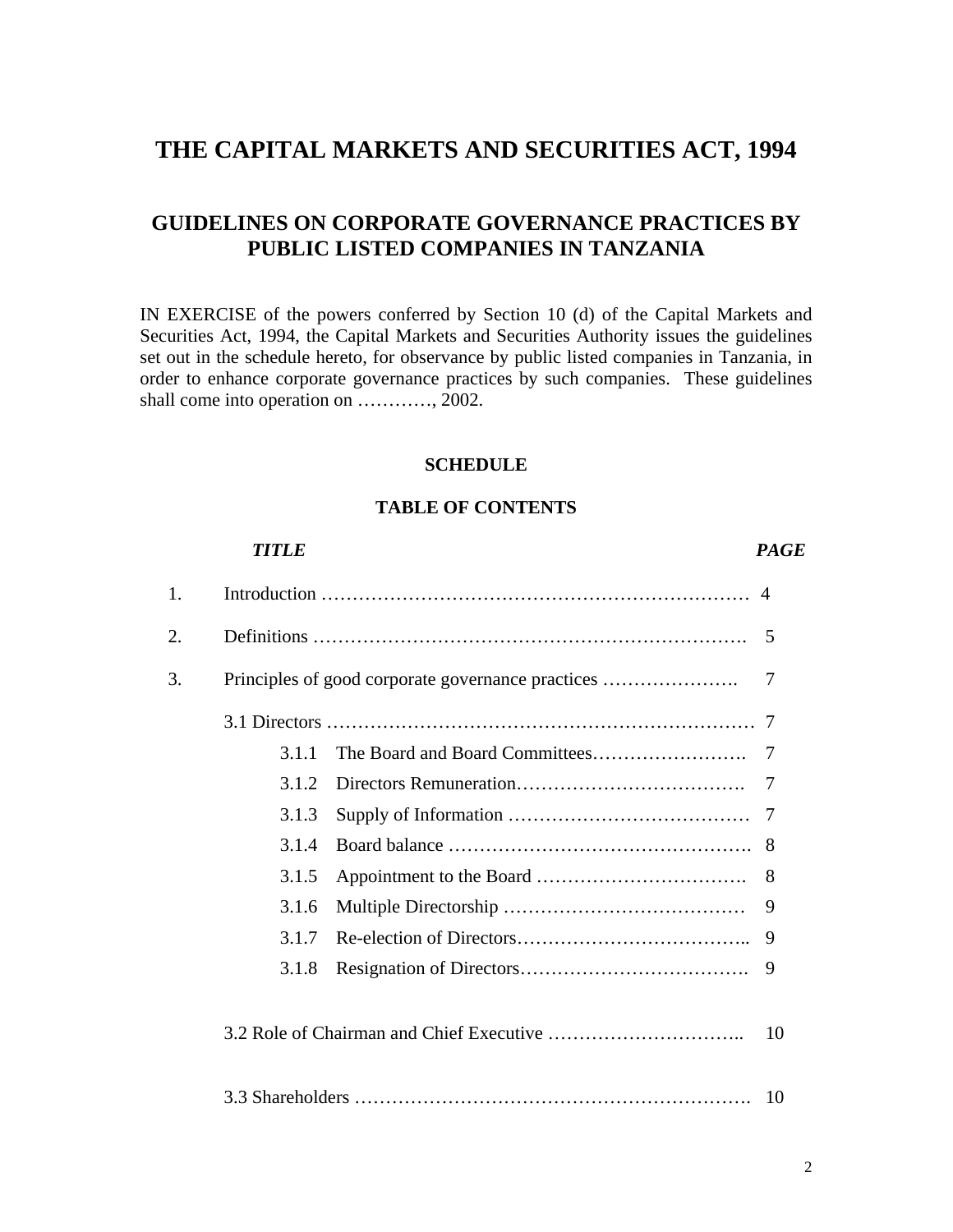|    | 3.3.1                                                                     | Approval of major decisions by shareholders                                                                                                                                                                                                                   | 10                               |  |  |  |
|----|---------------------------------------------------------------------------|---------------------------------------------------------------------------------------------------------------------------------------------------------------------------------------------------------------------------------------------------------------|----------------------------------|--|--|--|
|    | 3.3.2                                                                     |                                                                                                                                                                                                                                                               |                                  |  |  |  |
|    |                                                                           |                                                                                                                                                                                                                                                               | 10                               |  |  |  |
|    | 3.4.1                                                                     |                                                                                                                                                                                                                                                               | 11                               |  |  |  |
|    | 3.4.2                                                                     |                                                                                                                                                                                                                                                               | 11                               |  |  |  |
|    | 3.4.3                                                                     |                                                                                                                                                                                                                                                               | 11                               |  |  |  |
|    | 3.4.4                                                                     |                                                                                                                                                                                                                                                               | 11                               |  |  |  |
| 4. | Recommended best practices in corporate governance by public listed<br>11 |                                                                                                                                                                                                                                                               |                                  |  |  |  |
|    | 4.1                                                                       | Best practices relating to the Board of Directors<br>4.1.1<br>The Role and responsibilities of the Board of Directors 11<br>A balanced board constitution for an effective Board 12<br>4.1.2<br>4.1.3<br>Appointment and qualifications of Directors<br>4.1.4 | 11<br>13<br>14                   |  |  |  |
|    | 4.2<br>Best practices relating to the position of Chairman and            |                                                                                                                                                                                                                                                               |                                  |  |  |  |
|    | 4.3<br>Best practices relating to the rights of the shareholders          |                                                                                                                                                                                                                                                               | 16                               |  |  |  |
|    | 4.4<br>Best Practices relating to the conduct of general meetings         |                                                                                                                                                                                                                                                               |                                  |  |  |  |
|    | 4.5                                                                       | Best practices relating to accountability and the role<br>4.5.1<br>4.5.2<br>Attributes of Audit Committee members<br>4.5.3<br>4.5.4<br>Audit Committees and internal audit functions<br>Participation in the meetings of Audit Committees<br>4.5.5            | 17<br>17<br>18<br>18<br>19<br>20 |  |  |  |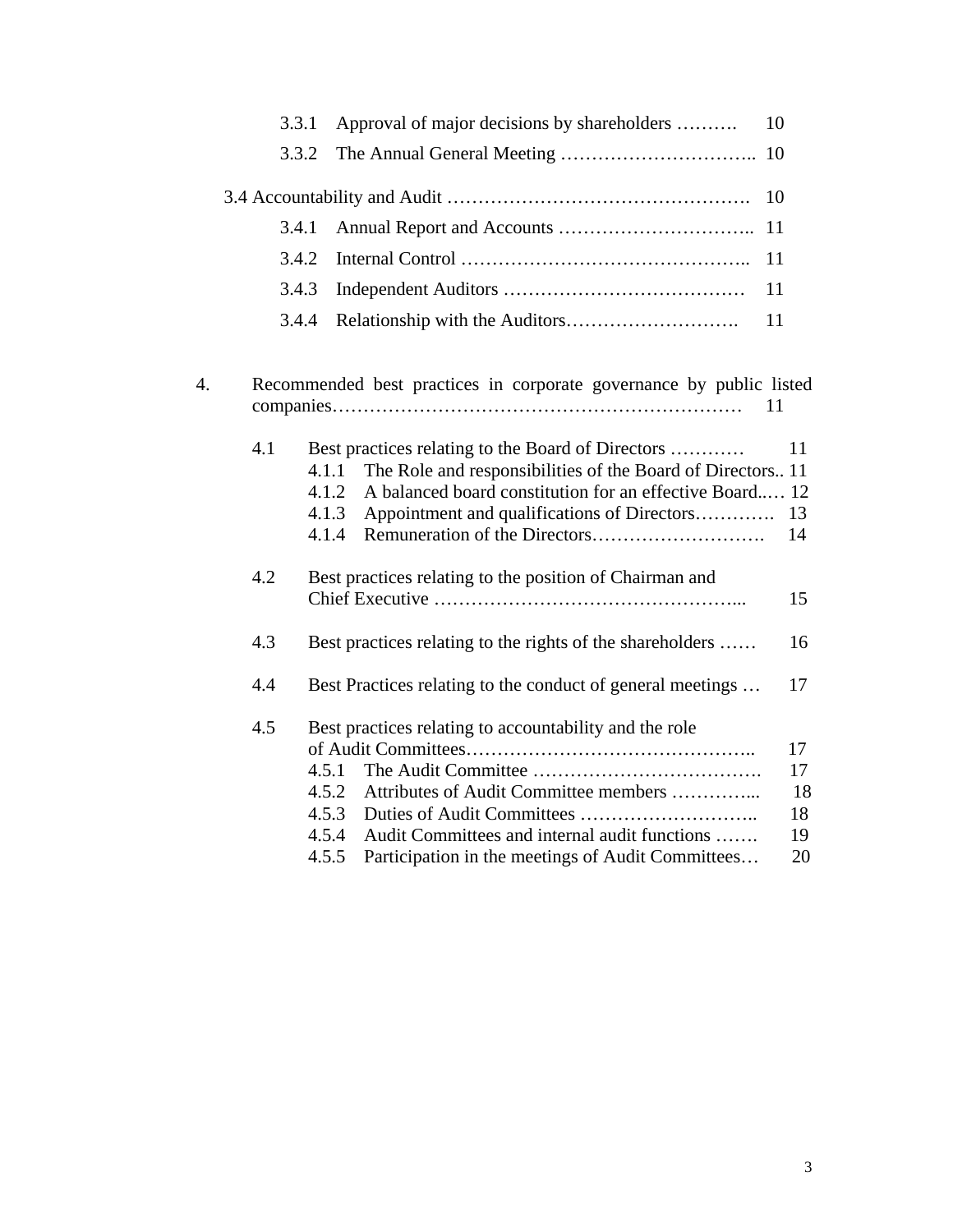## **GUIDELINES ON CORPORATE GOVERNANCE PRACTICES BY PUBLIC LISTED COMPANIES IN TANZANIA**

## **1. INTRODUCTION**

- 1.1 The Capital Markets and Securities Authority has developed these guidelines for good corporate governance practices by public listed companies in Tanzania in response to the growing importance of governance issues both in emerging and developing economies and for promoting domestic and regional capital markets growth. It is also in recognition of the role of good governance in corporate performance, capital formation and maximization of shareholders value as well as protection of investors' rights.
- 1.2 These guidelines have been developed taking into account the work which has been undertaken extensively by several jurisdictions through many task forces committees including but not limited to the United Kingdom, Malaysia, South Africa, the Commonwealth Association for Corporate Governance and OECD Principles of Corporate Governance.
- 1.3 The objective of these guidelines is to strengthen corporate governance practices by listed companies in Tanzania and promote the standards of self-regulation so as to bring the level of governance in line with international trends.
- 1.4 The Authority, in developing these guidelines has adopted both a prescriptive and non-prescriptive approach in order to provide for flexibility and innovative dynamism to corporate governance practices by public listed companies.
- 1.5 Good corporate governance practices must be nurtured and encouraged to evolve as a matter of best practices but certain aspects of operation in a body corporate must of necessity require minimum standards of good governance. In this regard the Authority expects the directors of every listed company to undertake or commit themselves to adopt good corporate governance practices as part of their continuing listing obligations.
- 1.6 It is important that the extent of compliance with these guidelines should form an essential part of disclosure obligations in the corporate annual reports. It is equally important that disclosure of areas of non-compliance of alternative practices be made a part of these disclosure requirements.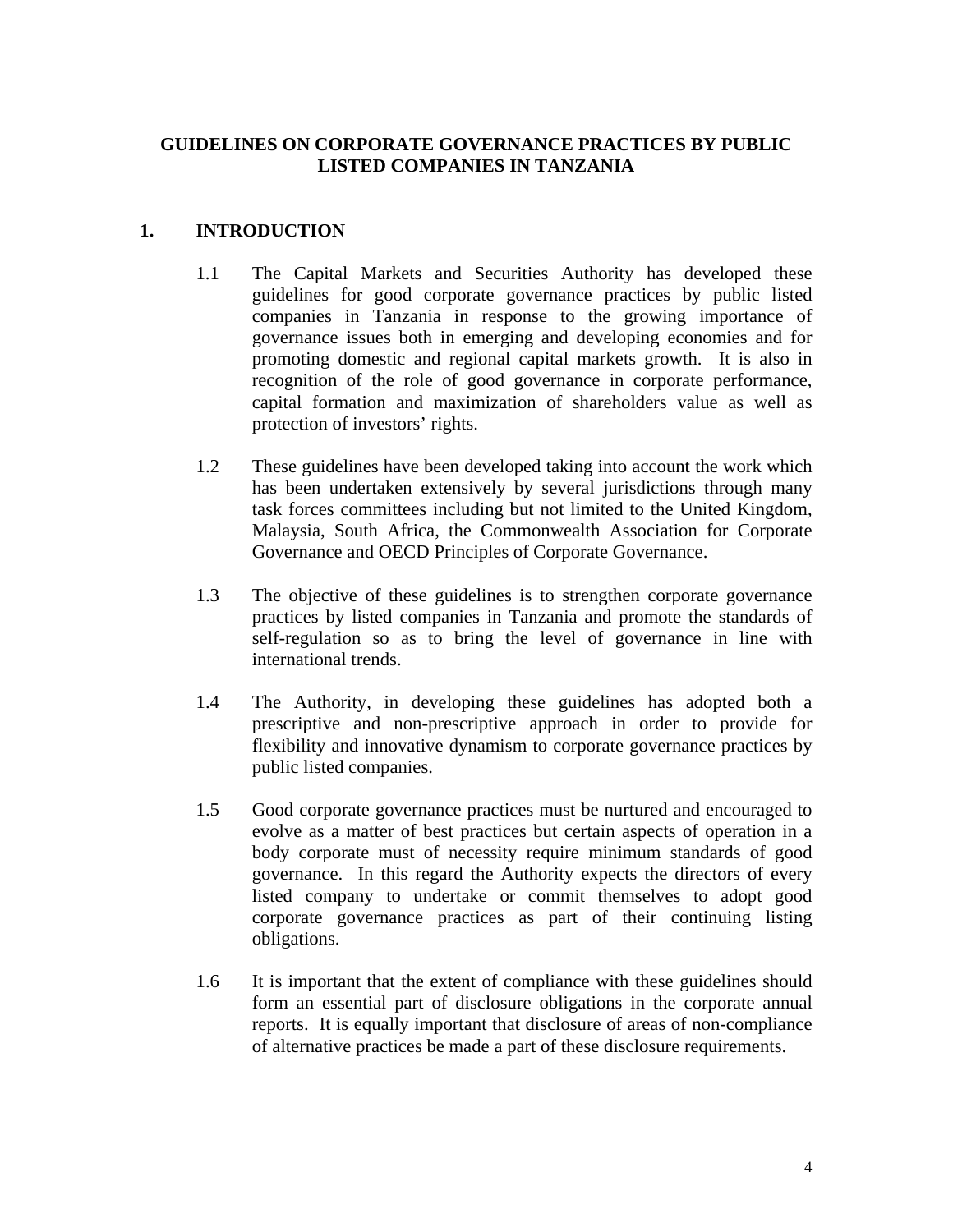- 1.7 Every listed company shall disclose in its annual reports and statements of the directors as to whether the company is complying with these guidelines on corporate governance.
- 1.8 Where the company is not fully compliant with these guidelines the directors shall indicate the steps the company will take to adhere to full compliance*.*
- 1.9 The Authority will also require issuers of securities through the capital markets such as bonds and commercial paper to comply with these guidelines. The issuer of the debt instrument shall disclose in the information memorandum whether the issuer is complying with these guidelines on corporate governance.
- 1.10 Where the issuer is not fully compliant with these guidelines, the issuer shall indicate the steps being taken to become compliant.
- 1.11 These guidelines have been developed for public listed companies and any other issuers of securities through the capital markets including issuers of debt instruments in Tanzania's capital market. Companies in the private sector are encouraged to practice good corporate governance.

## **2.0 DEFINITIONS**

| Authority              | means the Capital Markets and Securities Authority<br>established by S.6 of the Capital Markets and<br>Securities Act, 1994.                                                                                                                                                                                                                      |
|------------------------|---------------------------------------------------------------------------------------------------------------------------------------------------------------------------------------------------------------------------------------------------------------------------------------------------------------------------------------------------|
| Corporate Governance - | for the purpose of these guidelines is defined as the<br>process and structure used to direct and manage<br>business affairs of the company towards enhancing<br>prosperity and corporate accounting with the<br>ultimate objective of realizing shareholders long-<br>term value while taking into account the interest of<br>other stakeholders |
| Director               | shall have the meaning ascribed to it in S.2 of the<br>Companies Ordinance Cap 212.                                                                                                                                                                                                                                                               |
| Executive Director     | means a director who is involved in the<br>administrative or managerial operations of the<br>company.                                                                                                                                                                                                                                             |
| Independent Director - | "Independent director" means a director who:                                                                                                                                                                                                                                                                                                      |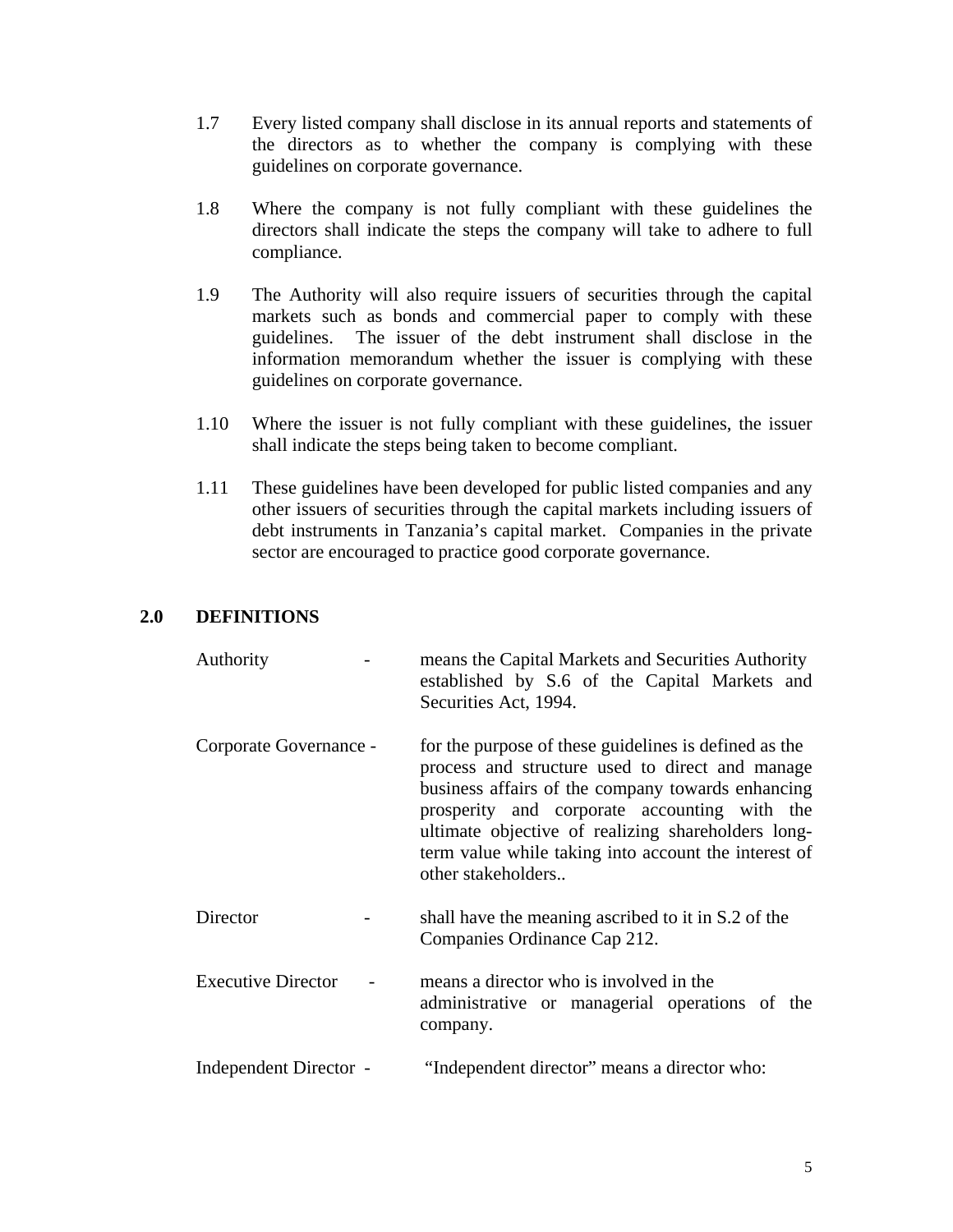| (a) | has not been employed by the company in    |  |  |  |  |
|-----|--------------------------------------------|--|--|--|--|
|     | an executive capacity within the last five |  |  |  |  |
|     | years;                                     |  |  |  |  |

- (b) is not affiliated to an advisor or consultant to the company or a member of the company's senior management or a significant customer or supplier of the company or with a not-forprofit entity that receives significant contributions from the company or within the last five years, has not had any business relationship with the company (other than service as a director) for which the company has been required to make disclosure;
- (c) has no personal service contract(s) with the company, or a member of the company's senior management;
- (d) is not employed by a public company at which an executive officer of the company serves as a director;
- (e) is not a member of the immediate family of any person described above; or
- (f) has not had any of the relationships described above with any affiliate of the company.

Issuer - shall include public listed companies and any other issuers of securities through the capital markets including issuers of bonds and commercial paper.

 Non Executive Director - means a director who is not involved in the administrative or managerial operations of the company.

- Majority shareholder means a shareholder who has more than 50% shareholding of a company.
- Substantial ShareholderA substantial shareholder, for the purpose of these guidelines is a person who holds not less than fifteen per cent of the voting shares of a listed company and has the ability to exercise a majority voting for the election of the director.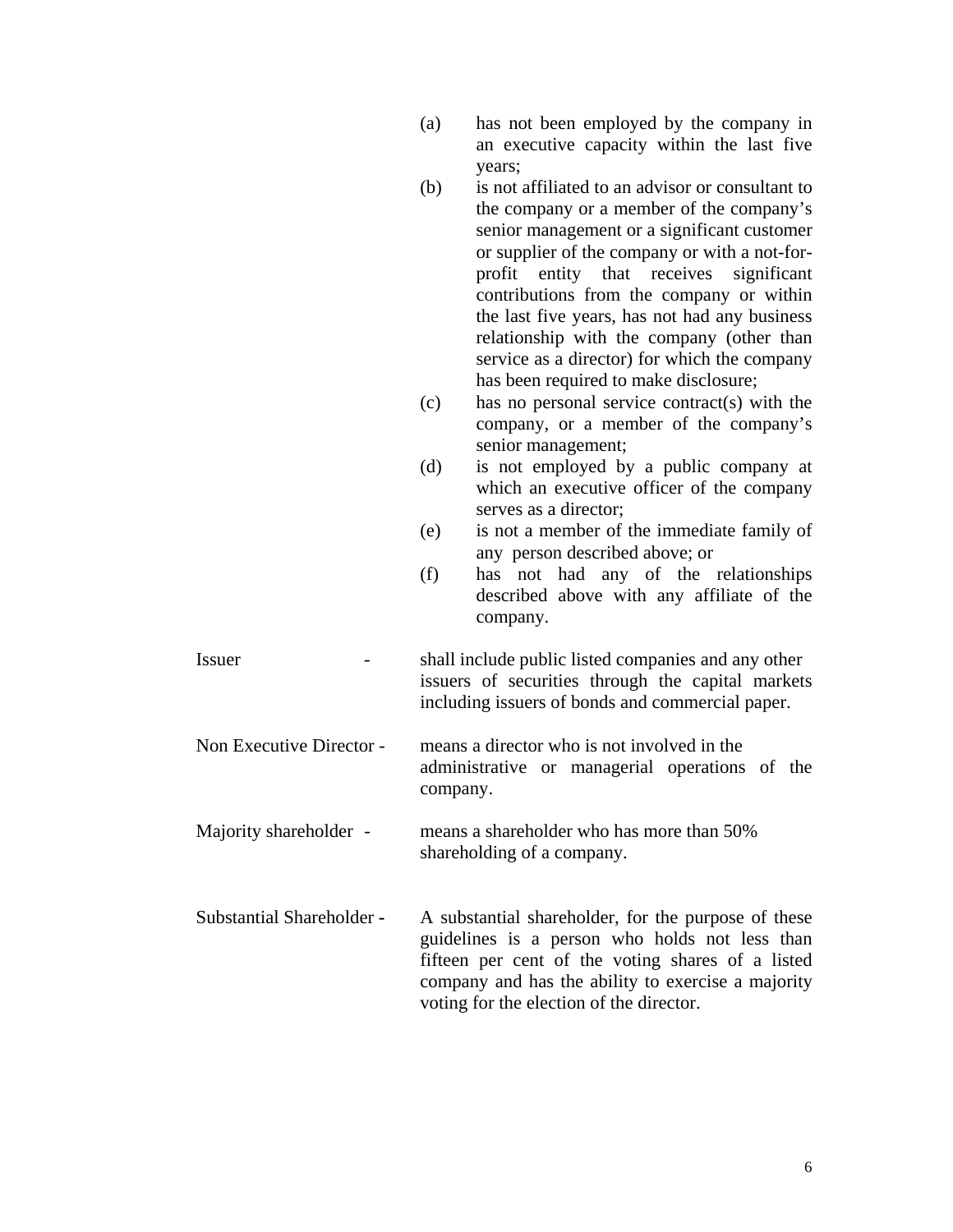#### **3.0 PRINCIPLES OF GOOD CORPORATE GOVERNANCE PRACTICES**

There are a number of principles that are essential for good corporate governance practices of which the following have been identified as representing critical foundation for and virtues of good corporate governance practices.

#### 3.1 **Directors**

Every listed company should be headed by an effective board to offer strategic guidance, lead and control the company and be accountable to its shareholders.

#### 3.1.1 *The Board and Board Committees*

- (i) The Board should establish relevant committees and delegate specific mandates to such committees as may be necessary.
- (ii) The Board shall specifically establish an audit and nominating committee.

#### 3.1.2 *Directors Remuneration*

- (i) The directors' remuneration should be sufficient to attract and retain directors to run the company effectively and should be approved by shareholders.
- (ii) The executive directors' remuneration should be competitively structured and linked to performance.
- (iii) The non-executive directors' remuneration should be competitive in line with remuneration for other directors in competing sectors.
- (iv) Companies should establish a formal and transparent procedure for remuneration of directors which should be with the approval of the shareholders.

#### 3.1.3 *Supply and disclosure of information*

- (i) The board should be supplied with relevant, accurate and timely information to enable the board discharge its duties.
- (ii) Every board should annually disclose (in its annual report) its policies for remuneration including incentives for the board and senior management particularly the following: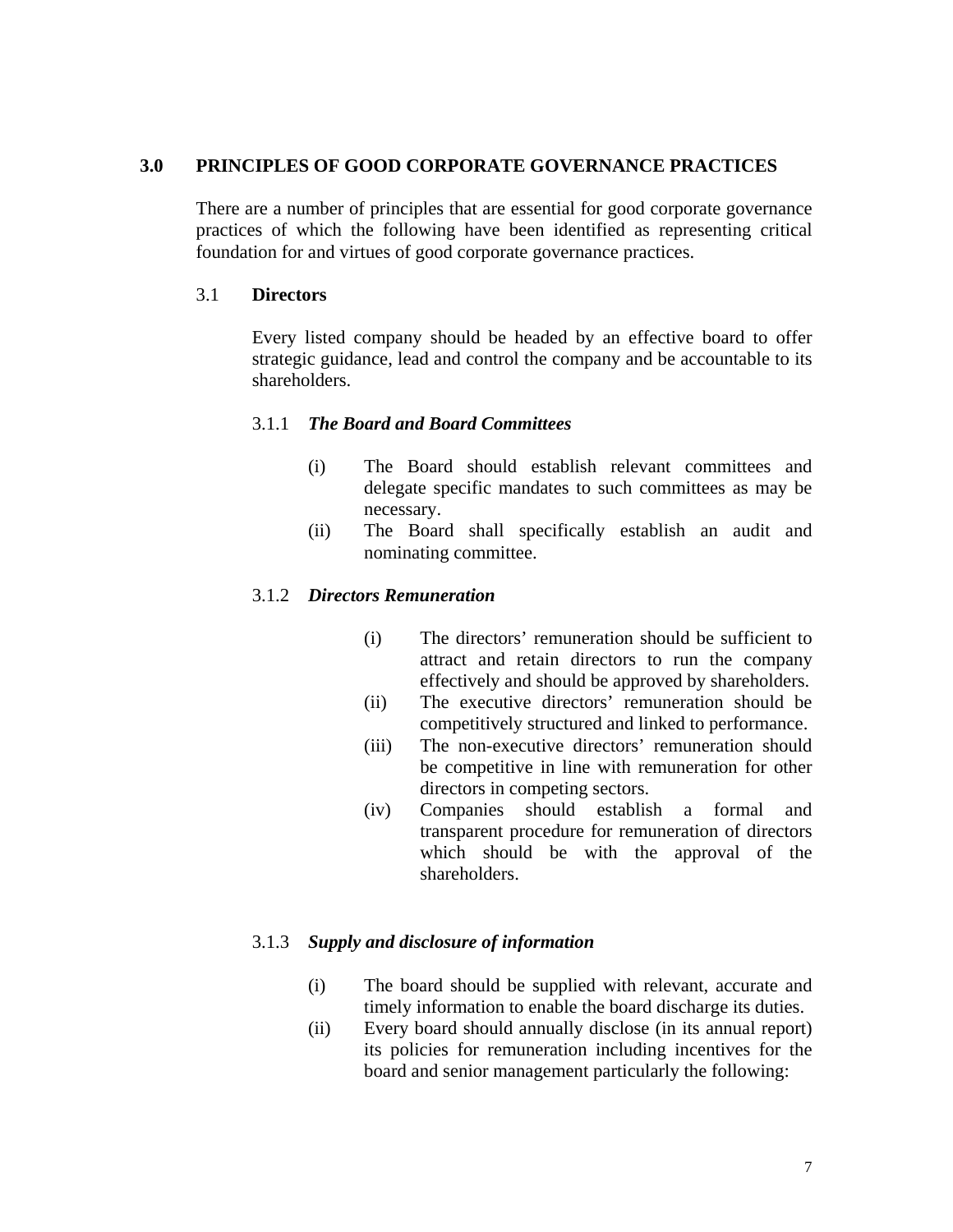- (a) quantum and component of remuneration for directors including non-executive directors on a consolidated basis in the following categories;
	- (aa) executive directors fees;
	- (bb) executive directors emoluments;
	- (cc) non executive directors fees;
	- (dd) non-executive directors emoluments.
- (b) A list of ten major shareholders of the company;
- (c) Share options and other forms of executive compensation that have to be made or have been made during the course of the financial year; and
- (d) Directors' loans.

#### 3.1.4 *Board Balance*

The board should compose of a balance of executive directors and non-executive directors (including at least one third independent non-executive directors) of diverse skills or expertise in order to ensure that no individual or small group of individuals can dominate boards decision-making processes.

#### 3.1.5 *Appointments to the Board*

- (i) There should be a formal and transparent procedure in the appointment of directors to the board and all persons appointed or offering themselves for appointments as directors should disclose any potential area of conflict that may undermine their position or service as director.
- (ii) With regard to appointed directors, the Board should, among other things ensure that:
	- a) conflicted directors, disclose the nature and extent of their interests to the Board and their interests are noted in the company's interest register;
	- b) conflicted directors are given notice to any board meeting at which the subject matter of the conflict is to be considered;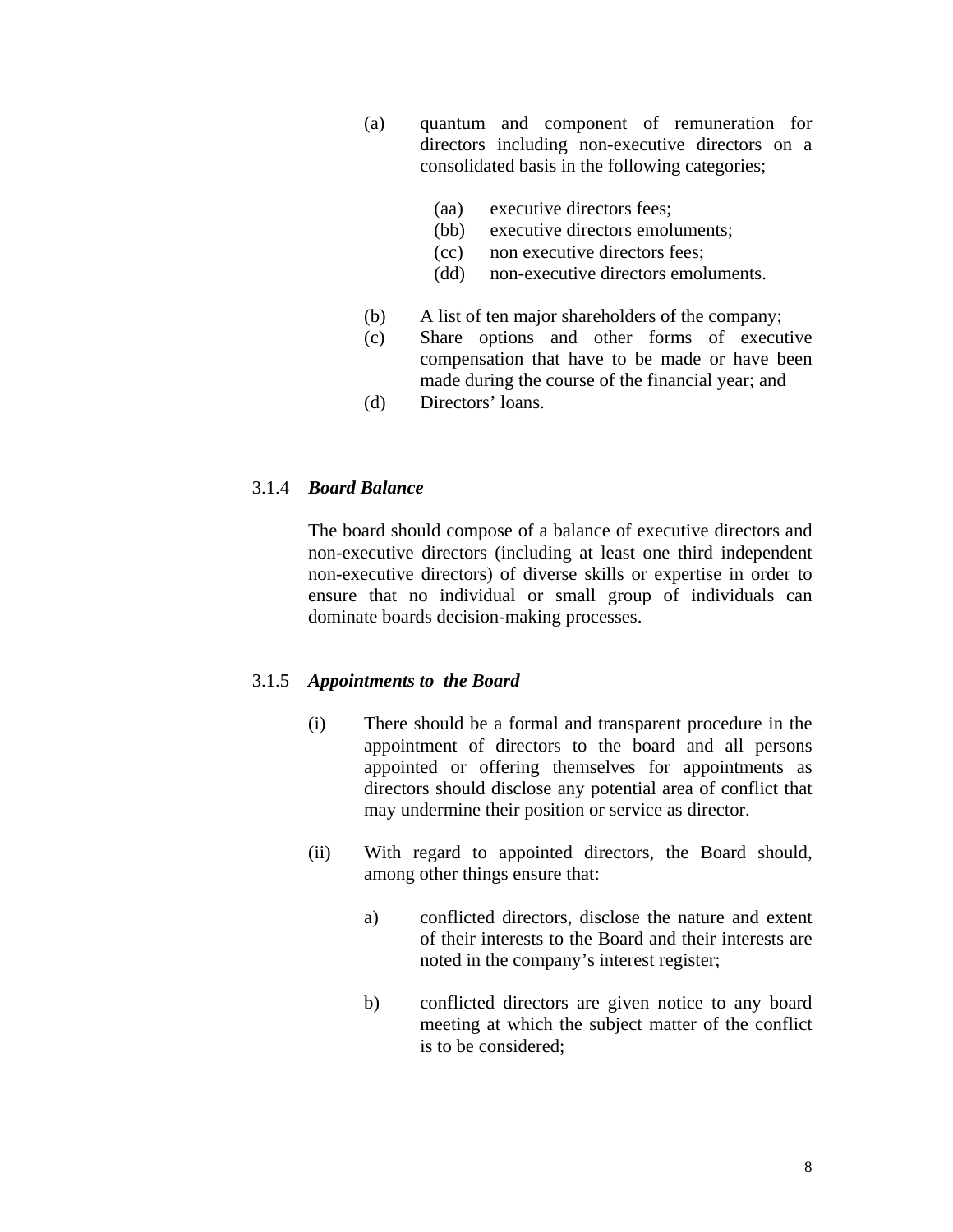- c) conflicted directors absent themselves at any board meeting at which the subject matter of the conflict is to be considered;
- d) directors with a continuing material conflict of interest, consider resigning from office.

## 3.1.6 *Multiple Directorship*

- (i) No person shall hold more than three directorships in any public listed company at any one time;
- (ii) Paragraph (i) shall not apply to the Treasury Registrar who may hold more than three directorships by virtue of his office being the custodian of government shares in public companies.

## 3.1.7 *Re-election of Directors*

- (a) All directors should be required to submit themselves for re-election at regular intervals or at least every three years.
- (b) Executive directors should have a fixed service contract not exceeding five years with a provision to renew subject to:
	- (i) Regular performance appraisal; and
	- (ii) Shareholders approval.
- (c) Disclosure should be made to the shareholders at the annual general meeting and in the annual reports of all directors approaching their sixtieth  $(60<sup>th</sup>)$ birthday that respective year.

## 3.1.8 *Resignation of Directors*

Resignation by a serving director should be disclosed in the annual report together with the details of the circumstances necessitating the resignation.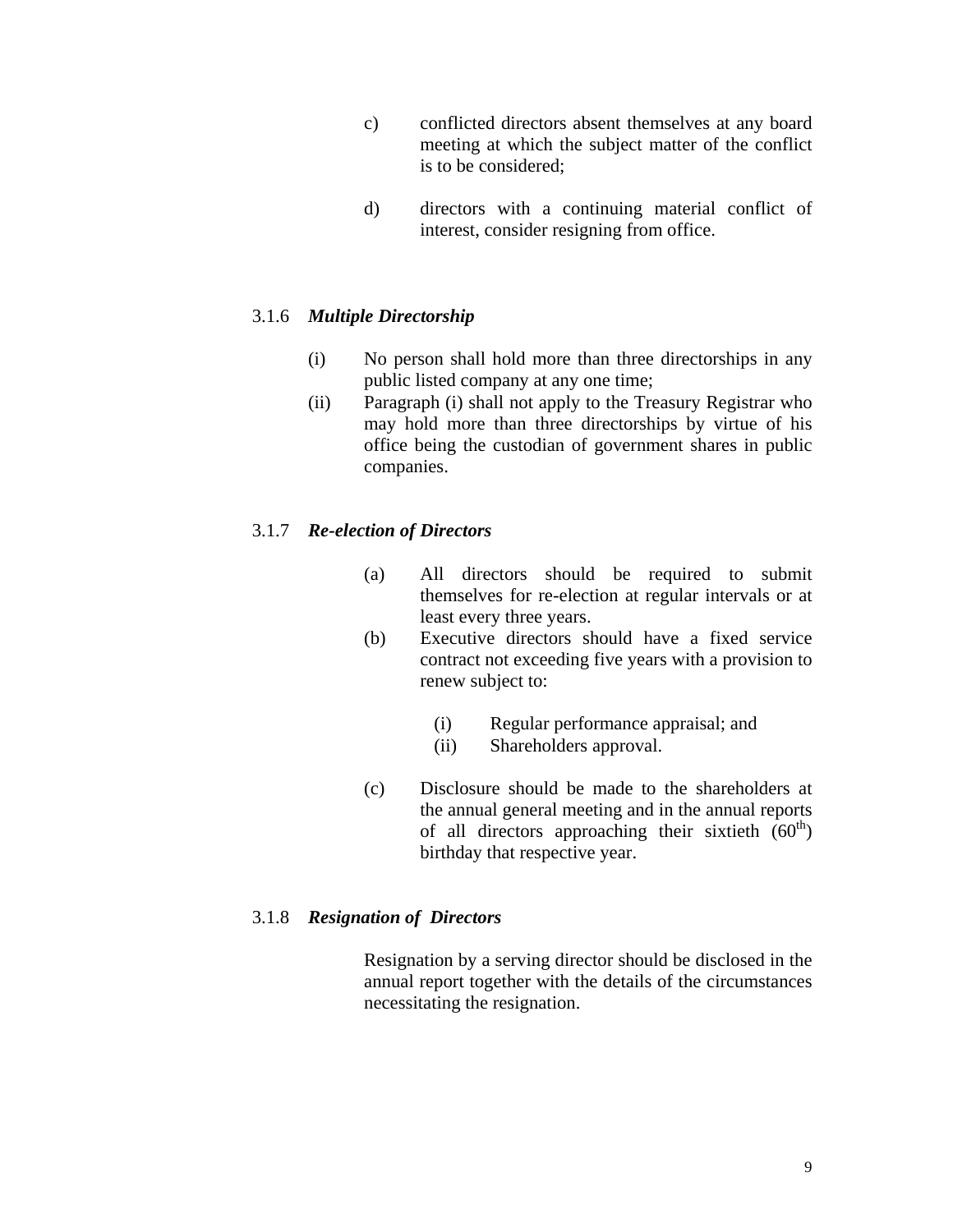#### 3.2 **Role of Chairman and Chief Executive**

- 3.2.1 There should be a clear separation of the role and responsibilities of the chairman and chief executive which will ensure a balance of power of authority and provide for checks and balances such that no one individual has unaffected powers of decision- making. Where such roles are combined a rationale for the same should be disclosed and approved by the shareholders.
- 3.2.2 No person shall hold more than two chairmanships in any public listed company at any one time.

## 3.3 **Shareholders**

#### 3.3.1 *Approval of Major Decisions by Shareholders*

There should be shareholders participation in major decisions of the company. The board should therefore provide the shareholders with information on matters that include but are not limited to major disposal of company's assets, restructuring, takeovers, mergers, acquisitions or reorganization.

## 3.3.2 *The Annual General Meeting*

- (i) The board should provide to all its shareholders sufficient and timely information concerning the date, location and agenda of the general meeting as well as full and timely information regarding issues to be decided during the general meeting.
- (ii) The board should make shareholders expenses and convenience the primary criteria when selecting venue and location of annual general meetings; and
- (iii) The directors should provide sufficient time for shareholders questions on matters pertaining to the company's performances and seek to explain to the shareholders their concern.

## 3.4 **Accountability and Audit**

#### 3.4.1 *Annual Report and Accounts*

The board should present an objective and understandable assessment of the company's operating position and prospects.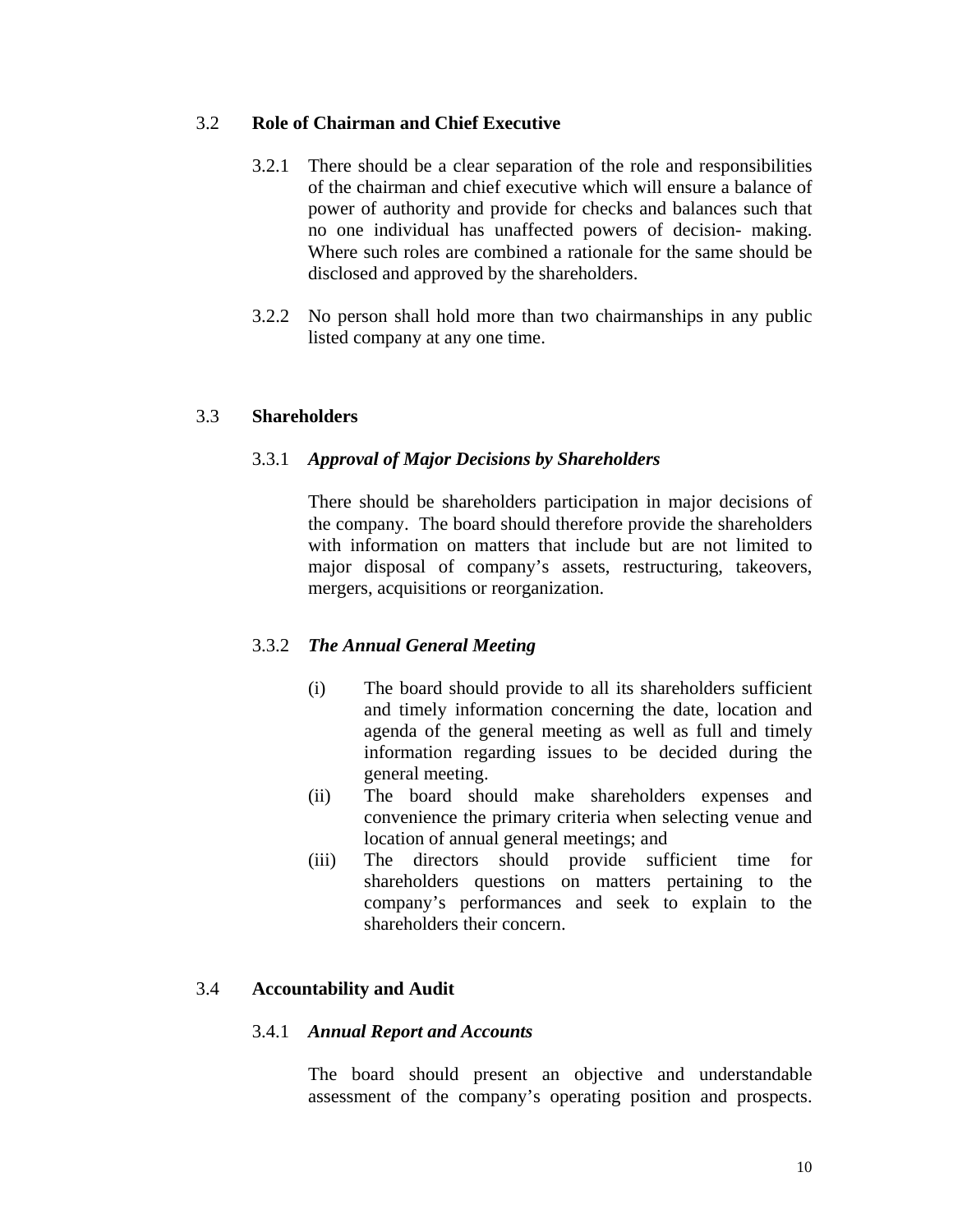The board should ensure that accounts are presented in line with the Tanzania Financial Accounting Standards issued by the National Board of Accountants and Auditors.

#### 3.4.2 *Internal Control*

The board should maintain a sound system of internal control to safeguard the shareholders investments and assets.

## 3.4.3 *Independent Auditors*

The board should establish a formal and transparent arrangement for appointment of independent auditors at each annual general meeting.

#### 3.4.4 *Relationship with the Auditors*

The board should establish a formal and transparent arrangement for maintaining professional interaction with the company's auditors.

## **4.0 RECOMMENDED BEST PRACTICES IN CORPORATE GOVERNANCE BY PUBLIC LISTED COMPANIES**

 The adoption of International standards in corporate governance best practices is essential for public companies in Tanzania in order to maximize shareholders value through effective and efficient management of corporate resources. As a matter of best practice, every public listed company should endeavour to achieve the following:

#### 4.1 **Best Practices Relating to the Board of Directors**

#### 4.1.1 *The Role and Responsibilities of the Board of Directors*

The board of directors should assume a primary responsibility of fostering long-term business of the corporation consistent with their fiduciary responsibility to the shareholders. Board members should accord sufficient time to their functions and act on a fully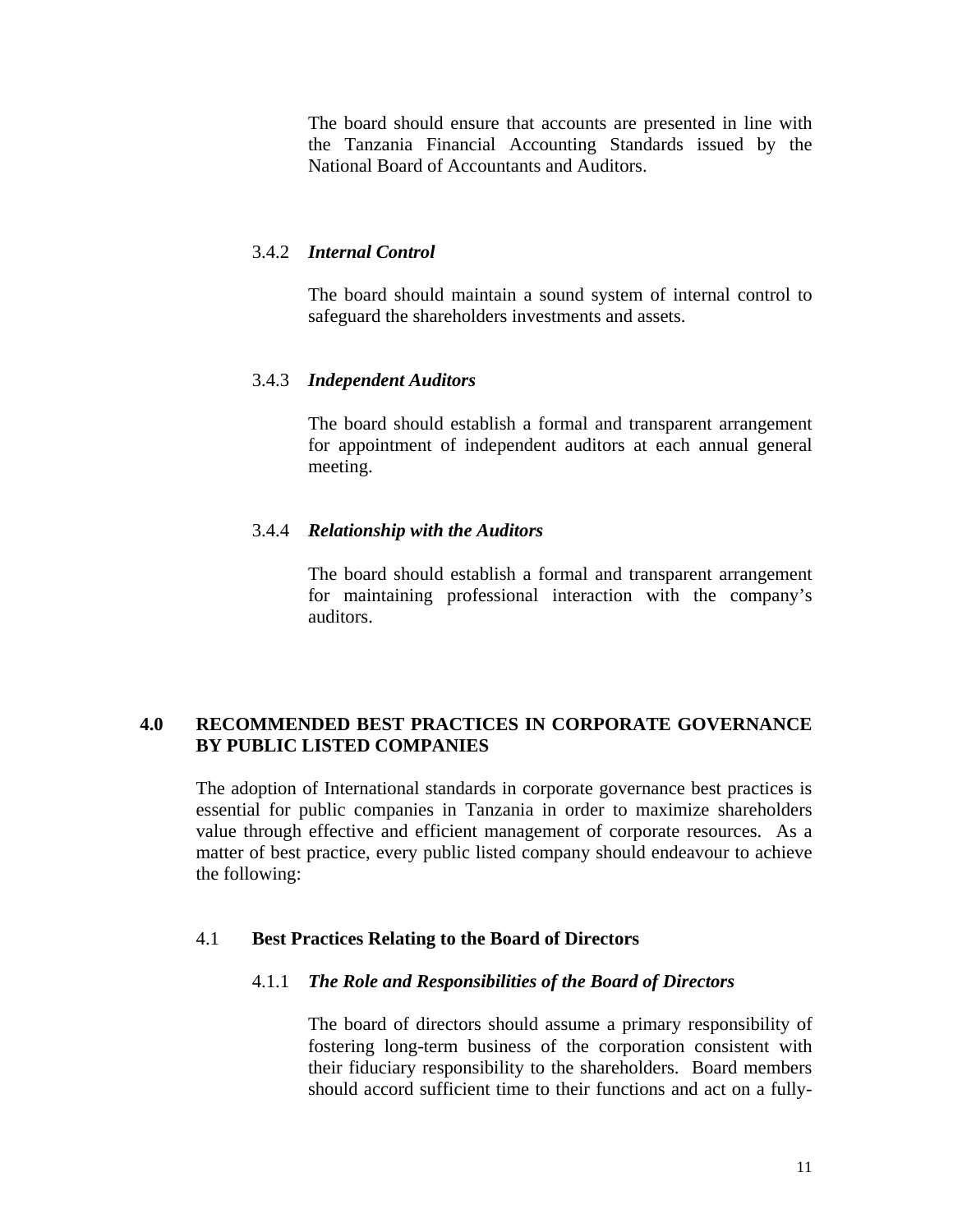informed basis, while treating all shareholders fairly in the discharge of the following responsibilities (among others):

- (i) Define the company's mission, its strategy, goals, risk policy, plans and objectives including approval of its annual budgets;
- (ii) Oversee the corporate management and operations, management accounts, major capital expenditures, acquisitions and divestitures and review corporate performance and strategies at least on a quarterly basis;
- (iii) Identify the corporate business opportunities as well as principal risks in its operating environment including the implementation of appropriate measures to manage such risks or anticipated changes impacting on the corporate business;
- (iv) Development of appropriate staffing and remuneration policy including the appointment of chief executive and the senior staff, particularly the finance director, operations director and the company secretary as may be applicable;
- (v) Review on a regular basis the adequacy and integrity of the company's internal control, accounting and financial reporting and management information systems including compliance with applicable laws, regulations, rules and guidelines;
- (vi) Establish and implement a system that provides necessary information to the shareholders including shareholder communication policy for the company;
- (vii) Monitor the effectiveness of the corporate governance practices under which it operates and propose revisions as may be required;
- (viii) Take into consideration the interests of the company's stakeholders in its decision-making process.

## 4.1.2 *A Balanced Board Constitution for an Effective Board*

- (i) The board of directors of every listed company should reflect a balance between independent, non-executive directors and executive directors.
- (ii) The independent and non-executive directors should form at least one-third of the membership of the board.
- (iii) The structure of the board should also comprise a number of directors, which fairly reflects the company's shareholding structure. The board composition should not be biased towards representation by a substantial shareholder but should reflect the company's broad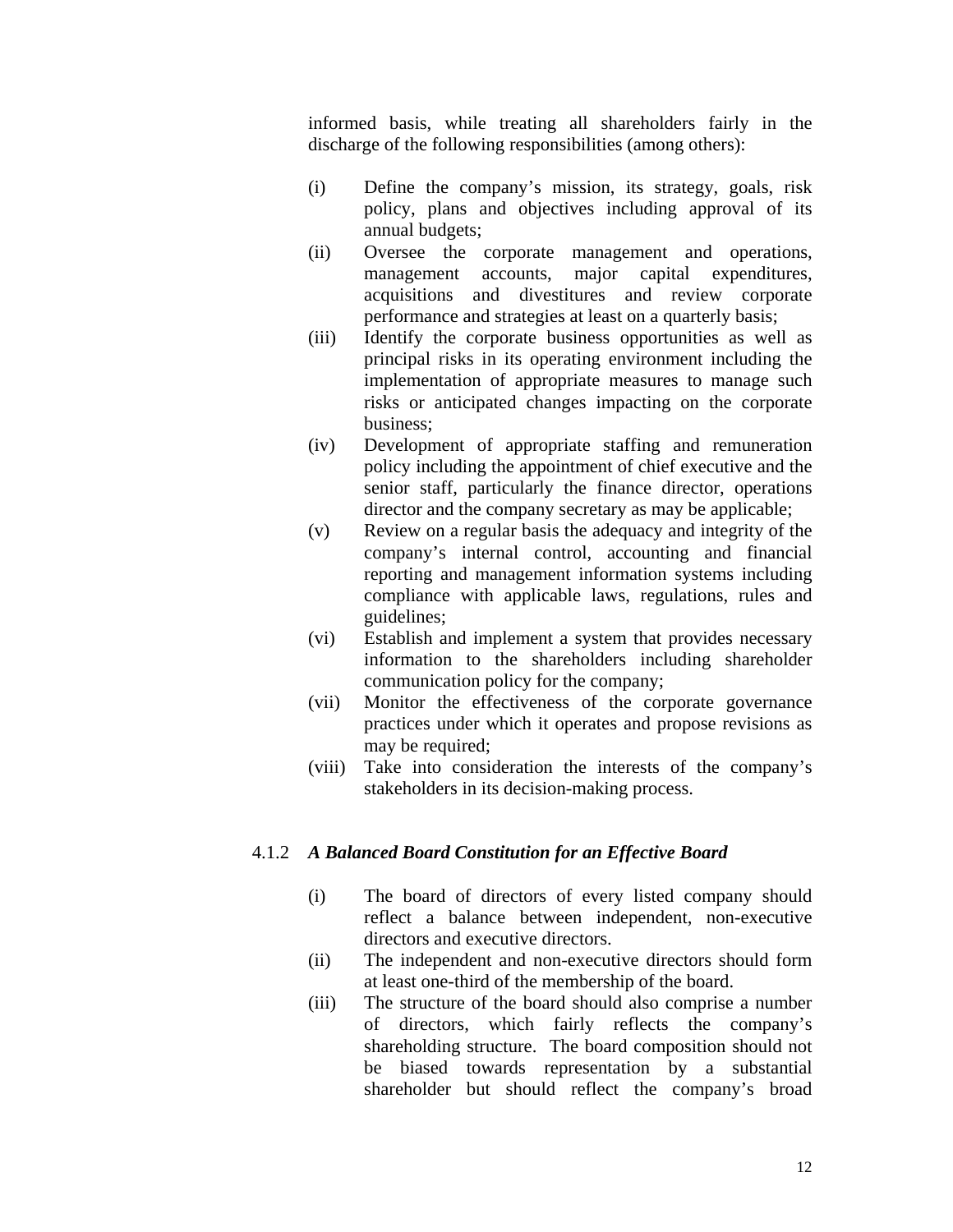shareholding structure. The composition of the board should also provide a mechanism for representation of the minority shareholders without undermining the collective responsibility of the directors.

- (iv) In circumstances where there is no majority shareholder but there is still a single substantial shareholder the board should exercise judgement in determining the board representation of such shareholder and those of the other shareholders which reflects the shareholding structure of the company.
- (v) The board should disclose in its annual report whether independent and non-executive directors constitute onethird of the board and if it satisfies the representation of the minority shareholders.
- (vi) The size of the board should not be too large to undermine an interactive discussion during board meetings or too small such that the inclusion of a wider expertise and skills to improve the effectiveness of the board is compromised.
- (vii) The Board should monitor and manage potential conflicts of interests at management, board and shareholder levels.

#### 4.1.3 *Appointment and Qualifications of Directors*

- (i) The board of every listed company should appoint a nominating committee composed of majority non-executive directors with the responsibility of proposing new nominees for the board and for assessing the performance and effectiveness of directors to perform their role in the company.
- (ii) The nominating committee should consider only persons of caliber, credibility and who have necessary skills and expertise to exercise independent judgement on issues that are necessary to promote the company's objectives and performance in its area of business.
- (iii) The nominating committee should also consider candidates for directorship proposed by the chief executive and shareholders.
- (iv) The board, through the nominating committee, should on an annual basis review its required mix, skills and expertise of which the executive directors as well as independent or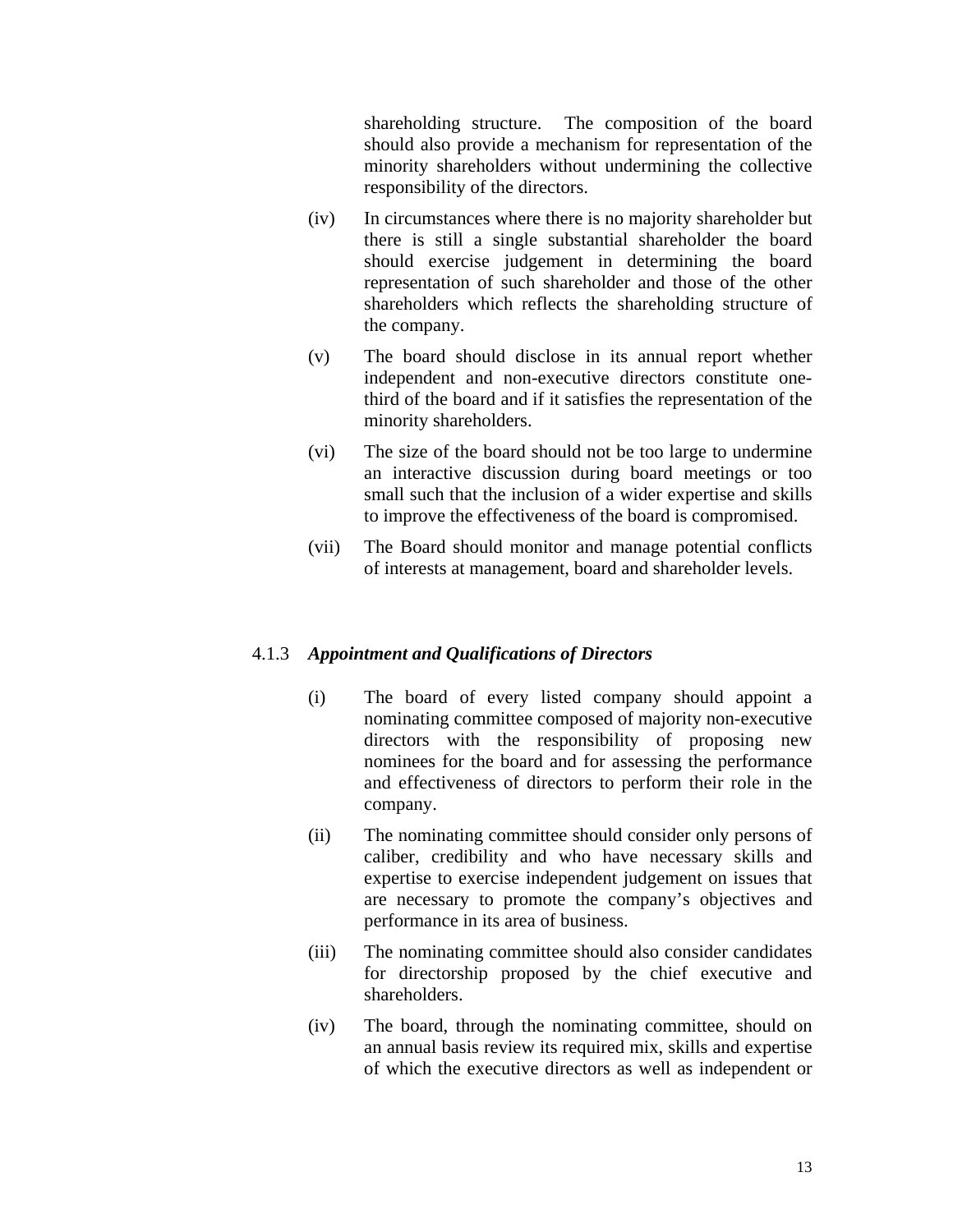non-executive directors should bring to the board and make disclosure of the same in the annual report.

- (v) The board should also implement a process of assessing the effectiveness of the board as a whole, committees of the board, as well as of each individual director and such task should be assigned to the nominating committee.
- (vi) Newly appointed directors should be provided with necessary orientation in the area of the company's business in order to enhance their effectiveness in the board.
- (vii) The nominating committee should recommend to the board candidates for directorship to be filled by the shareholders as the responsibility of nominating rests on the full board, after considering the recommendations of the nominating committee.
- (viii) The process of the appointment of directors should be sensitive to gender representation.
- (ix) No person should hold more than three directorships in any public listed company at any one time in order to ensure effective participation in the board.

#### 4.1.4 *Remuneration of the Directors*

- (i) The board of directors of every listed company should appoint a remuneration committee or assign a mandate to a nominating committee consisting mainly of independent and non-executive directors to recommend to the board the remuneration of the executive directors and the structure of their compensation package.
- (ii) The determination of the remuneration for the nonexecutive directors should be a matter for the whole board.
- (iii) The remuneration of the executive directors should include an element that is linked to corporate performance including a share option scheme so as to ensure the maximization of the shareholders' value.
- (iv) The consolidated total remuneration of the directors should be disclosed to the shareholders in the annual report specifying the following categories:
	- (a) Total remuneration for executive directors;
	- (b) Total fees for non-executive directors.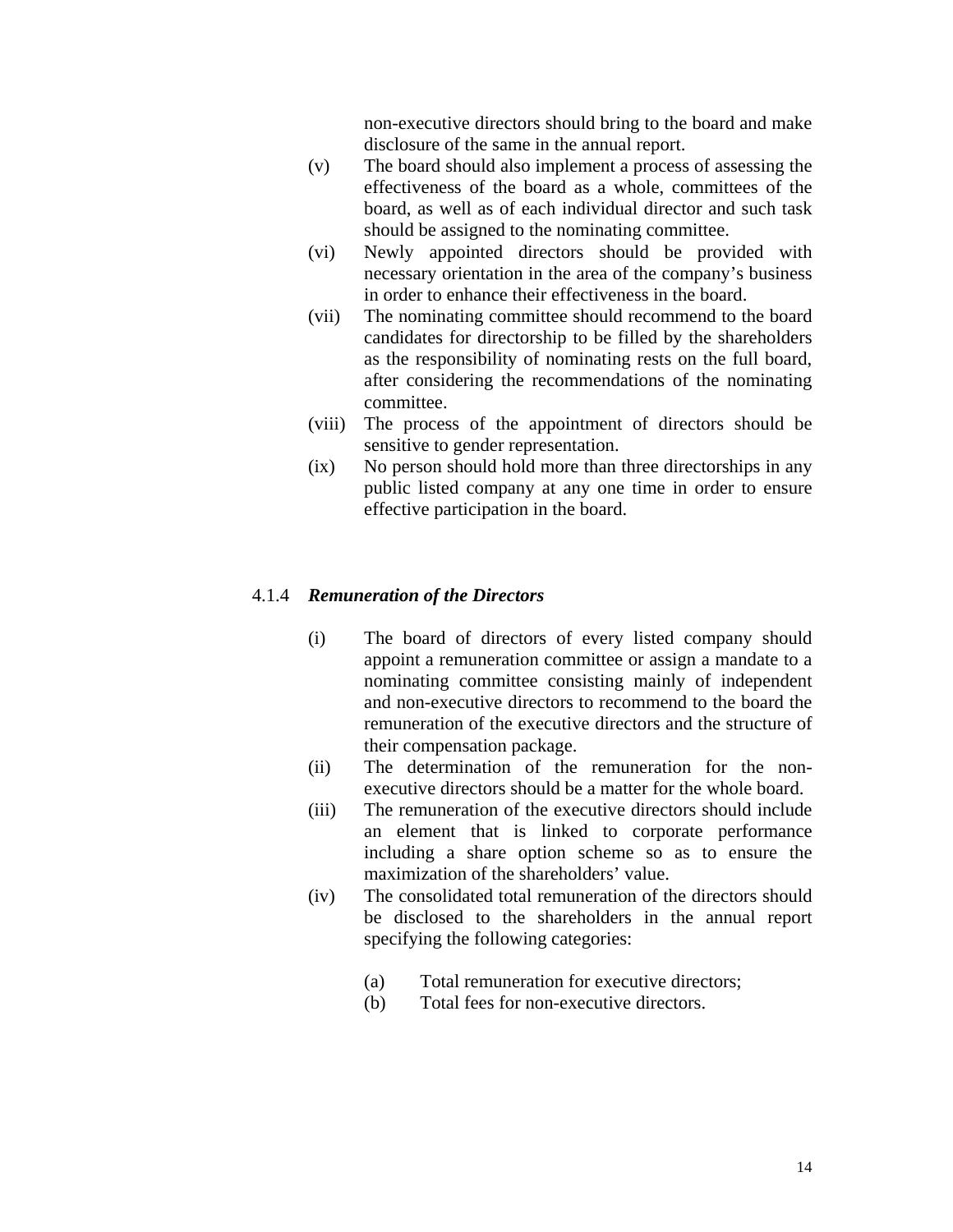### 4.2 **Best Practices Relating to the Position of Chairman and Chief Executive**

- (i) Every public listed company should, as a matter of best practice, separate the role of the chairman and chief executive in order to ensure a balance of power and authority and provide for checks and balances.
- (ii) Where the role of the chairman and the chief executive is combined, there should be a clear rationale and justification which must-
	- (a) be for a limited period;
	- (b) be approved by the shareholders;
	- (c) include measures that have been implemented to ensure that no one individual has unfettered powers of decision in the company; and
	- (d) include plan for separation of the role where such combined role is deemed necessary during the restructuring or change process.
- (iii) Chairmanship of a public listed company should be held by an independent or non-executive director.
- (iv) No person should hold more than two chairmanships in any public listed company at any one time in order to ensure effective participation of the company's affairs.
- (v) Every listed company should also have a clear succession plan for its chairman and chief executive in order to avoid unplanned and sudden departure, which could undermine the company and shareholders' interest.
- (vi) The chief executive should be responsible for implementing the board corporate decisions and there should be a clear flow of information between management and the board in order to facilitate both quantitative and qualitative evaluation and appraisal of the company's performance.
- (vii) The chairman of the board should undertake a primary responsibility for organizing information necessary for the board to deal with and for providing necessary information to the directors on a timely basis.
- (viii) The chief executive is obliged to provide such necessary quality information to the board in the discharge of the board's business.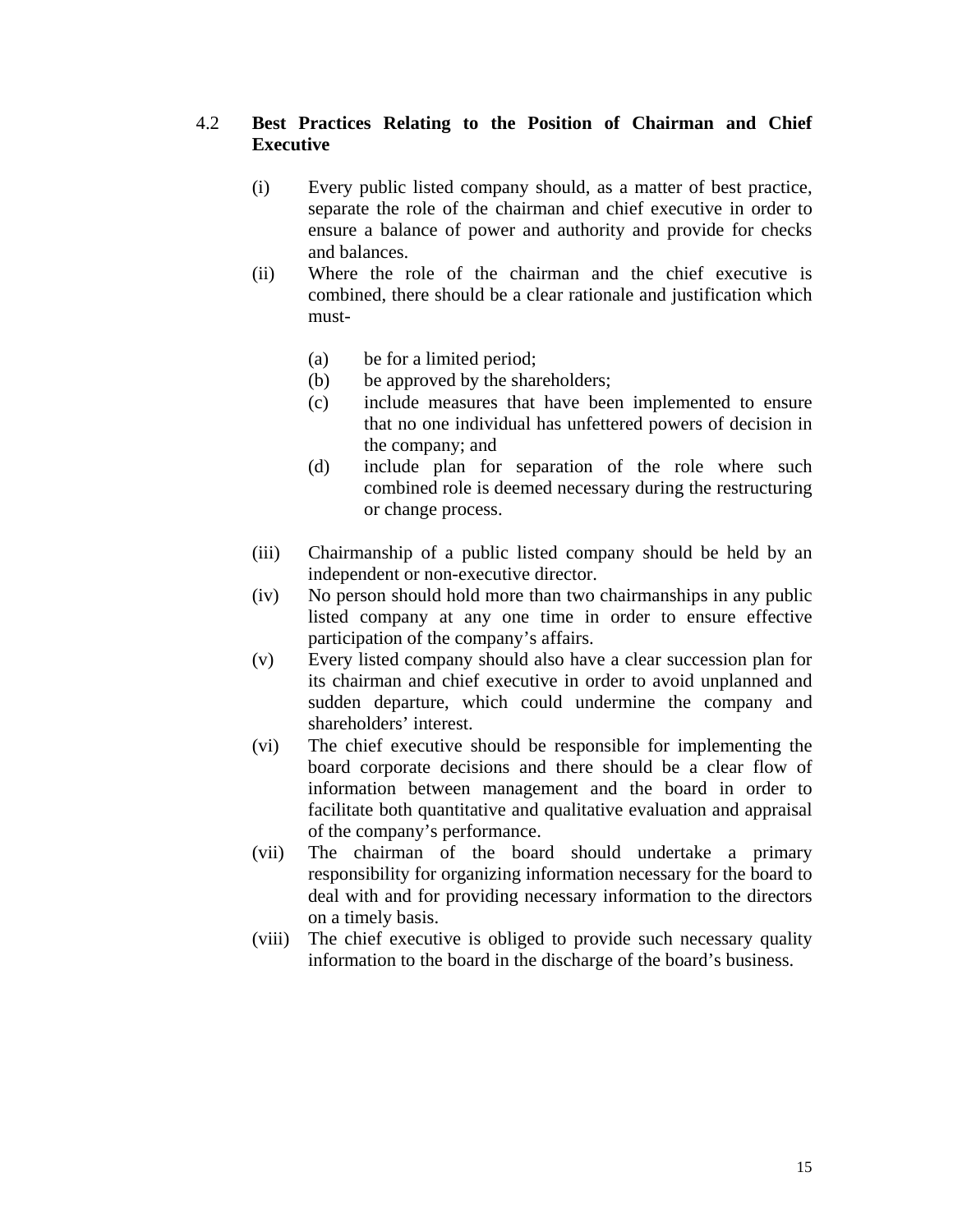#### 4.3 **Best Practices Relating to the Rights of the Shareholders**

The essence of good corporate governance practices is to promote and protect shareholder's rights.

- (i) Every public listed company board should ensure equitable treatment of shareholders including the minority shareholders.
- (ii) All shareholders should receive relevant information on the company's performance through distribution of regular annual reports and accounts, half-yearly results and quarterly results as a matter of best practice.
- (iii) The shareholders should receive a secure method of transfer and registration of ownership as well as a certificate or statement evidencing such ownership in the case of a central depository environment.
- (iv) Every shareholder shall have a right to participate and vote at the general shareholders meeting including the election of directors.
- (v) Every shareholder shall be entitled to ask questions, seek clarification on the company's performance as reflected in the annual reports and accounts or in any matter that may be relevant to the company's performance or promotion of shareholders' interests and to receive explanation by the directors and/or management.
- (vi) Every shareholder shall be entitled to distributed profit in form of dividends and other rights for bonus, shares, script, dividend or rights issue, as applicable and in the proportion of its shareholding in the company's share capital.
- (vii) The board should maintain an effective communication policy that enables both management and the board to communicate effectively with its shareholders, stakeholders and the public in general.
- (viii) The annual report and accounts to the shareholders must include highlights of the operation of the company and financial performance.
- (ix) All shareholders should be encouraged to participate in the annual general meetings and to exercise their votes.
- (x) Institutional investors are particularly encouraged to make direct contact with the company's senior management and board members to discuss performance and corporate governance matters as well as vote during the annual general meetings of the company.
- (xi) Companies, as a matter of best practice, are encouraged to organize regular investor briefings when the half-yearly and annual results are declared or as may be necessary to explain their performance and promote interaction with investors.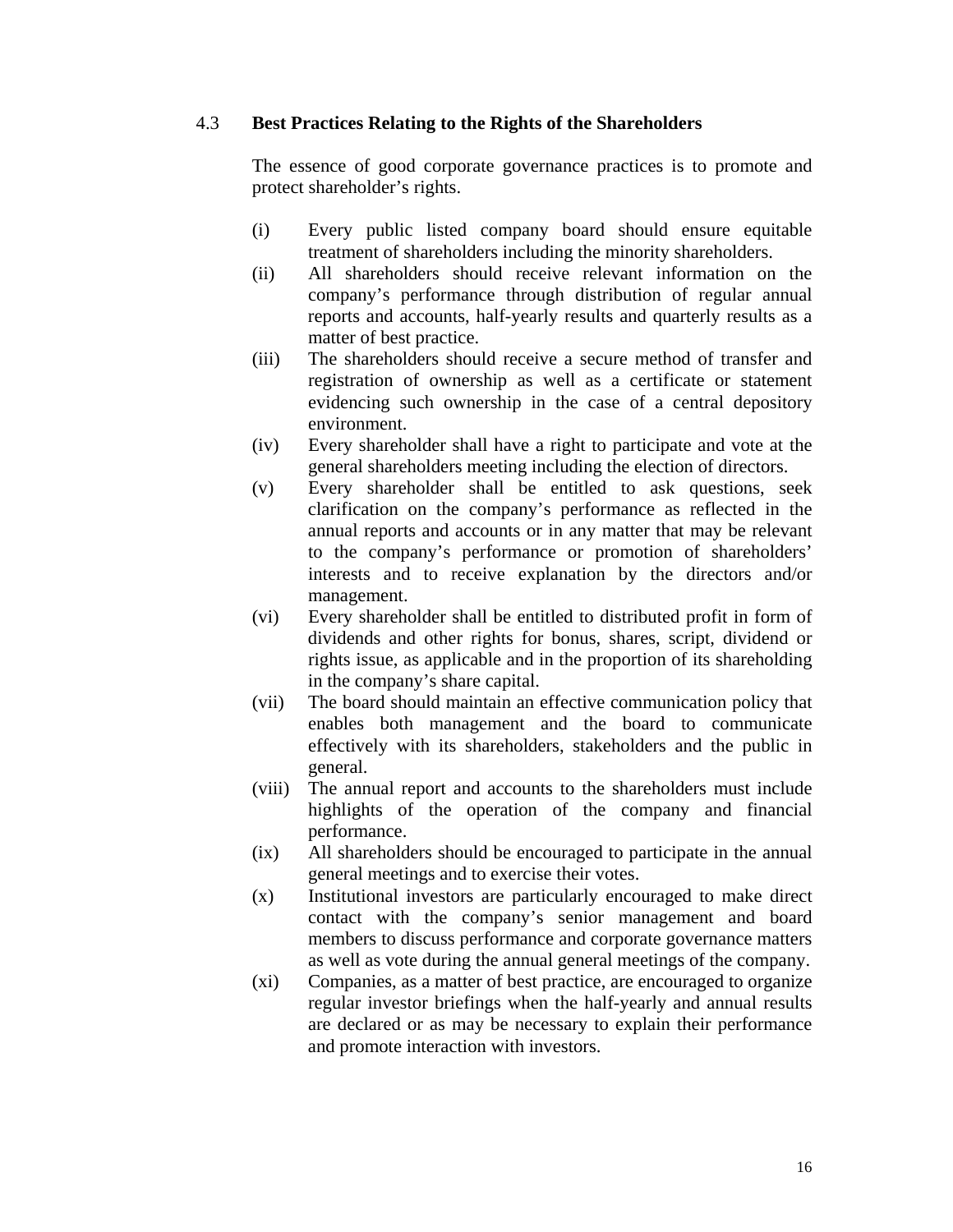- (xii) Every listed company should encourage the establishment and use of the company's website by shareholders to ease communication and interaction among shareholders and the company.
- (xiii) Every listed company should encourage and facilitate the establishment of a Shareholders' Association to promote dialogue between the company and the shareholders. The Association should play an important role in promoting good corporate governance and actively encourage all shareholders to participate in the annual general meeting of the company or assign necessary voting proxy.
- (xiv) Shareholders while exercising their right of participation and voting during annual general meetings of their company should not act in a disrespective manner as such action may undermine the company's interest.

#### 4.4 **Best Practices relating to the conduct of general meetings**

The board of a public listed company should ensure that shareholders' rights of full participation at general meetings are protected by:

- i) Giving shareholders sufficient information on voting rules and procedures.
- ii) Giving shareholders the opportunity to question management.
- iii) Giving shareholders the opportunity to place items on the agenda at general meetings.
- iv) Giving shareholders the opportunity to vote in absentia.
- v) Giving shareholders the opportunity to consider the costs and benefits of their votes.

## 4.5 **Best Practice Relating to Accountability and the Role of Audit Committees**

As a matter of best practice, the constitution of audit committees represents an important step towards promoting good corporate governance. The following shall represent the recommended best practice relating to the role and constitution of audit committees by public listed companies:

#### 4.5.1 *The Audit Committees*

The board shall establish an audit committee of at least three independent and non-executive directors who shall report to the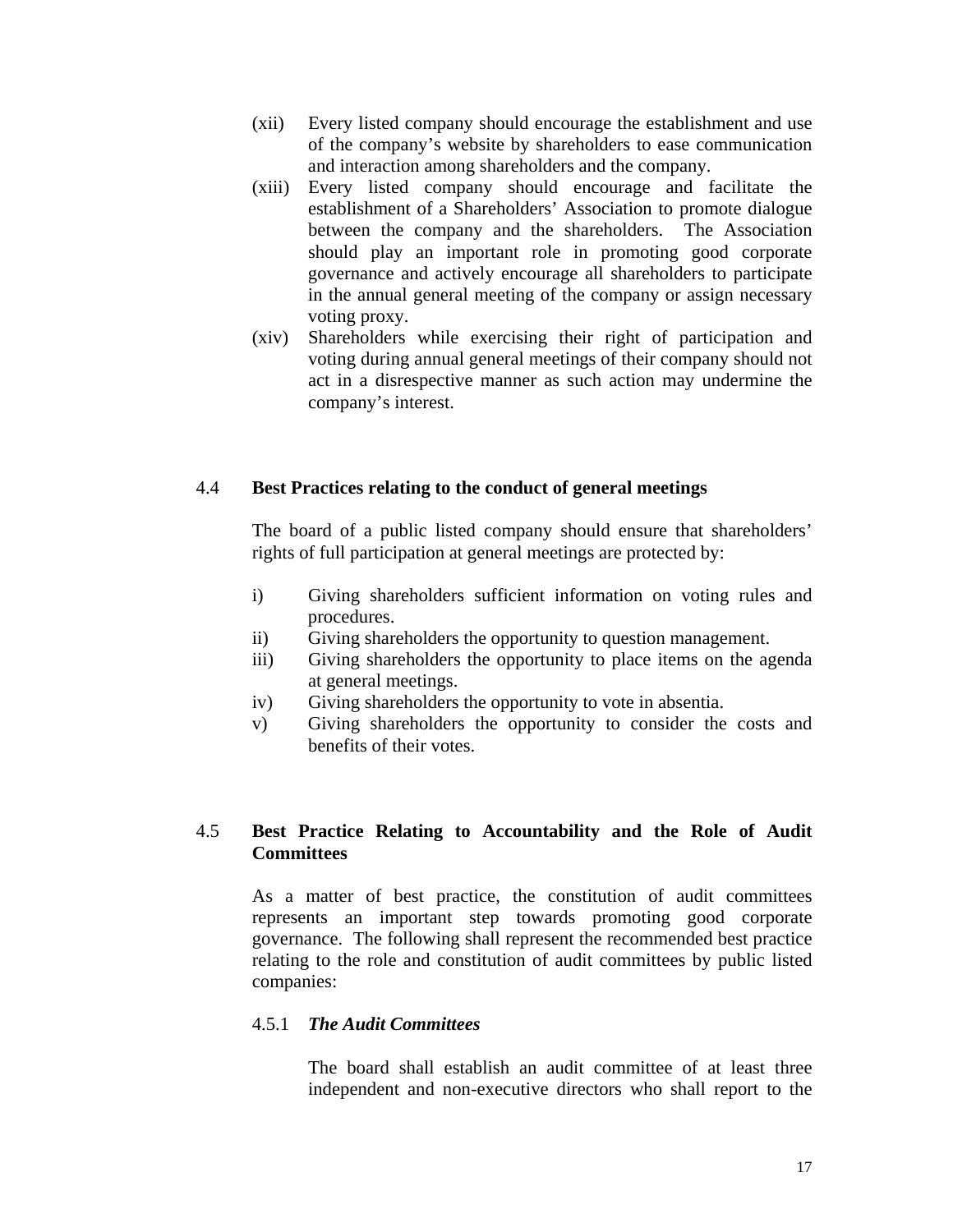board, with written terms of reference, which deal clearly with its authority and duties. The chairman of the audit committee should be an independent or non-executive director. The board should disclose in its annual report whether it has an audit committee and the mandate of such committee.

#### 4.5.2 *Attributes of Audit Committee Members*

Important attributes of committee members should include:-

- (i) broad business knowledge relevant to the company's business;
- (ii) keen awareness of the interests of the investing public;
- (iii) familiarity with basic accounting principles; and
- (iv) objectivity in carrying out their mandate and no conflict of interest.

#### 4.5.3 *Duties of Audit Committee*

Audit Committees should have adequate resources and authority to discharge their responsibilities. The members of the audit committee shall:

- (i) Be informed, vigilant and effective overseers of the financial reporting process and the company's internal controls.
- (ii) Review and make recommendations on management programs established to monitor compliance with the code of conduct.
- (iii) Consider the appointment of the external auditor, the audit fee and any questions of resignation or dismissal of the external auditor.
- (iv) Discuss with the external auditor before the audit commences, the nature and scope of the audit, and ensure co-ordination where more than one audit firm is involved.
- (v) Review management's evaluation of factors related to the independence of the company's external auditor. Both the audit committee and management should assist the external auditor in preserving its independence.
- (vi) Review the quarterly, half-yearly and year-end financial statements of the company, focusing particularly on:
	- (a) any changes in accounting policies and practices;
	- (b) significant adjustments arising from the audit;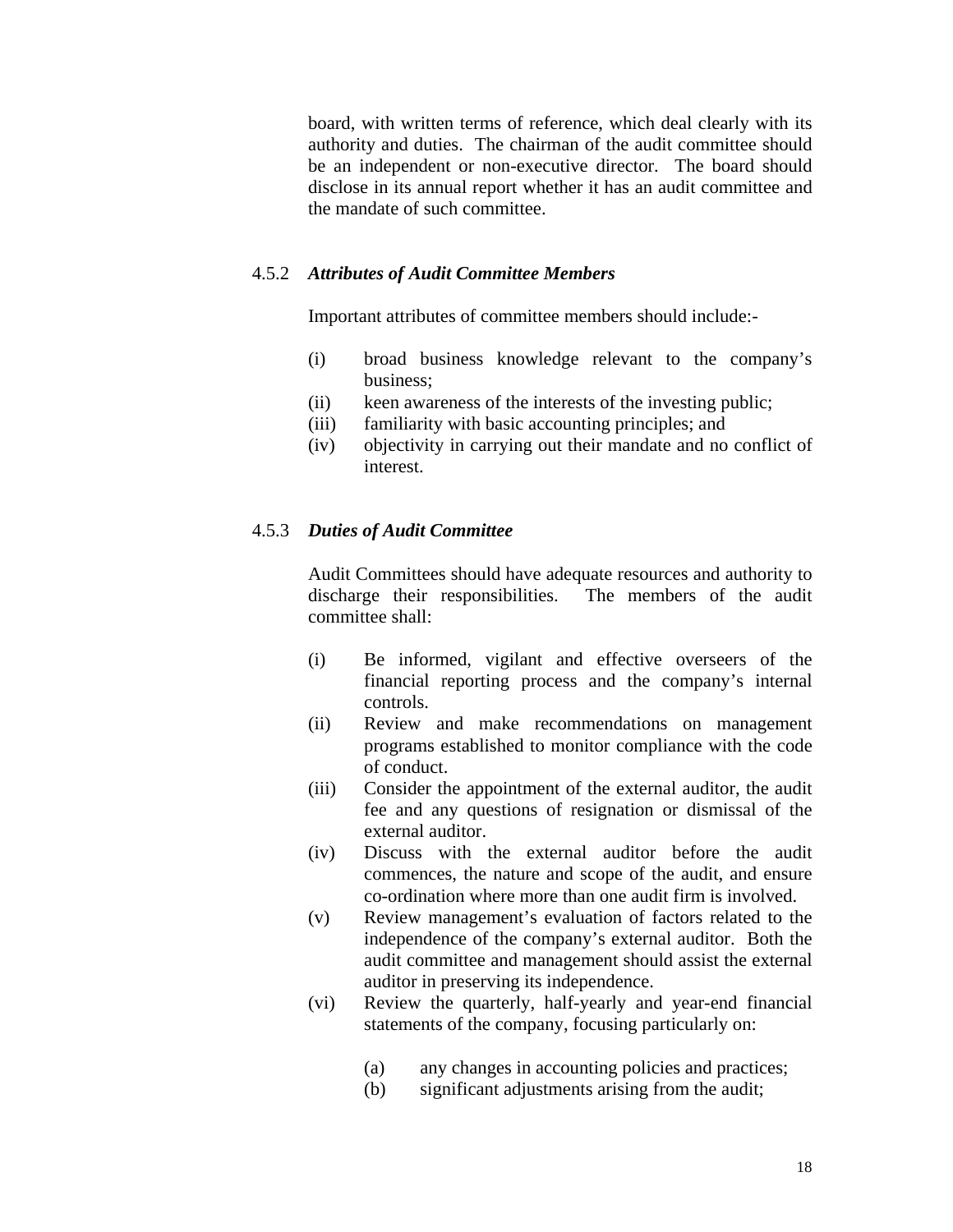- (c) the going concern assumption; and
- (d) compliance with Tanzania Financial Accounting Standards and other legal requirements.
- (vii) Discuss problems and reservations arising from the interim and final audits, and any matter the external auditor may wish to discuss (in the absence of management where necessary).
- (viii) Review the external auditor's letter(s) to the management and management's response.
- (ix) Consider any related party transactions that may arise within the company or group.
- (x) Consider the major findings of internal investigations and management's response.
- (xi) Have explicit authority to investigate any matter within its terms of reference, the resources that it needs to do so and full access to information.
- (xii) Obtain external professional advice and to invite outsiders with relevant experience to attend, if necessary; and
- (xiii) Consider other topics as defined by the Board including regular review of the capacity of the internal audit function.

#### 4.5.4 *Audit Committee and Internal Audit functions*

The board should establish an internal audit function and the audit committee's function in relation to internal audit functions should include:

- (i) Review of the adequacy, scope, functions and resources of the internal audit function, and ensure that it has the necessary authority to carry out its work;
- (ii) Review the internal audit program and results of the internal audit process and where necessary ensure that appropriate action is taken on the recommendations of the internal audit function;
- (iii) Review any appraisal or assessment of the performance of members of the internal audit function;
- (iv) Approve any appointment or termination of senior staff members of the internal audit function;
- (v) Ensure that the internal audit function is independent of the activities of the company and is performed with impartiality, proficiency and due professional care;
- (vi) Determine the effectiveness of the internal audit functions; and